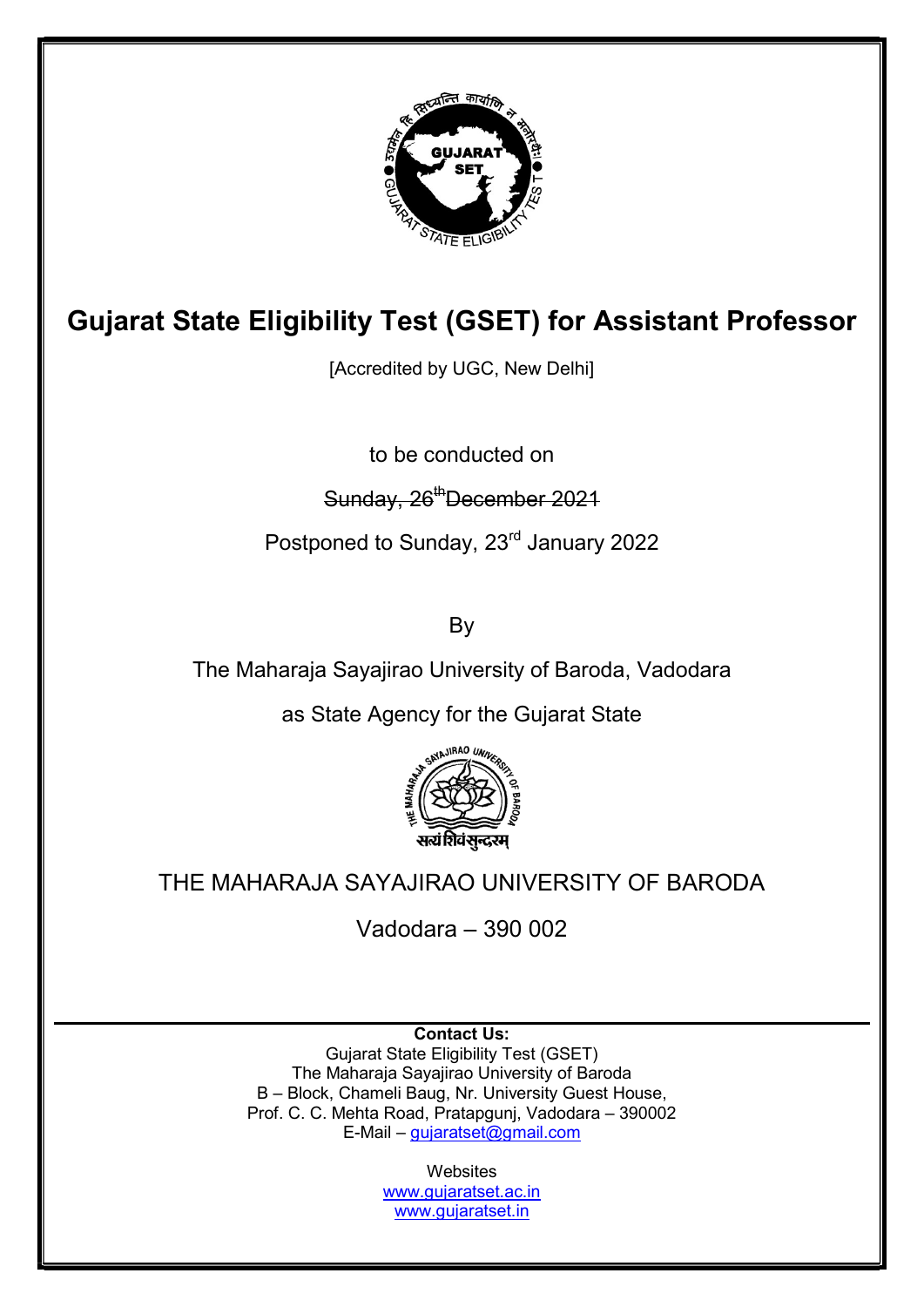# Important Dates

|                | Fee Collection (Step - I)             | 21 June 2021 to 31 July 2021                                                                |  |  |
|----------------|---------------------------------------|---------------------------------------------------------------------------------------------|--|--|
| 2.             | <b>Online Registration(Step - II)</b> | 21 June 2021 to 31 July 2021                                                                |  |  |
| 3 <sub>1</sub> | Date of Examination                   | Sunday, 26 <sup>th</sup> December 2021 ***<br>Postponed to Sunday, 23 <sup>rd</sup> January |  |  |

\*\*\* The Date of Examination is tentative and subject to change. N.B.

- 1. Read the Information Bulletin carefully before fee payment and filing the online Application form.
- 2. Enter the category (Caste/PWD/NCL) and Post-graduation degree & subject correctly
- 3. During examination, make entries in the OMR sheet (Answer sheet) correctly.
- 4. Candidates will be solely responsible for the wrong entries in the online application form as well as in the OMR sheet (Answer sheet).
- 5. SEBC Candidates should ensure that the NCL (Non-creamy layer) Certificate is valid.
- 6. The Reservation policy for SET examination is as per the Gujarat Govt. (Central Government OBC certificate is not acceptable from the candidates belonging to SEBC)
- 7. CANDIDATES SHOULD NOTE THAT THE PRINT OUT OF ONLINE APPLICATION FORM, FEE RECEIPT OR ANY OTHER DOCUMENTS SHOULD NOT BE SENT TO GUJARAT SET OFFICE, VADODARA.
- 8. In case a Candidate qualifies for the Gujarat SET Examination, it is mandatory for him / her to submit the following documents at the time of document verification. Hence it is an advice to a candidate to preserve all mentioned documents.

#### a. Original Copies of

- i. Online Application Form
- ii. Fee payment receipt
- iii. Examination Hall Ticket

#### b. Photo (Xerox) Copies of followingEligibility and Category related documents.

- i. Master's Degree Certificate and Mark sheets of all years / semesters.
- ii. Caste Certificate (for SC / ST / SEBC / General-EWS).
- iii. Latest non creamy layer Certificate (for SEBC).
- iv. Medical Certificate of Physically / Visually Handicapped issued by competent authority (if Applicable).

#### Brief Advisory regarding COVID-19 Pandemic:

Candidates are advised to carry only the following with them into the Examination venue:

- a) Hall Ticket along with Self Declaration (Undertaking) downloaded from the GSET Website (a clear printout on A4 size paper) duly filled in.
- b) A simple transparent Ball Point Pen.
- c) Face Mask and Personal hand sanitizer (50 ml).
- d) Personal transparent water bottle.
- e) Sugar tablets/fruits (like banana/apple/orange) in case the candidate is diabetic.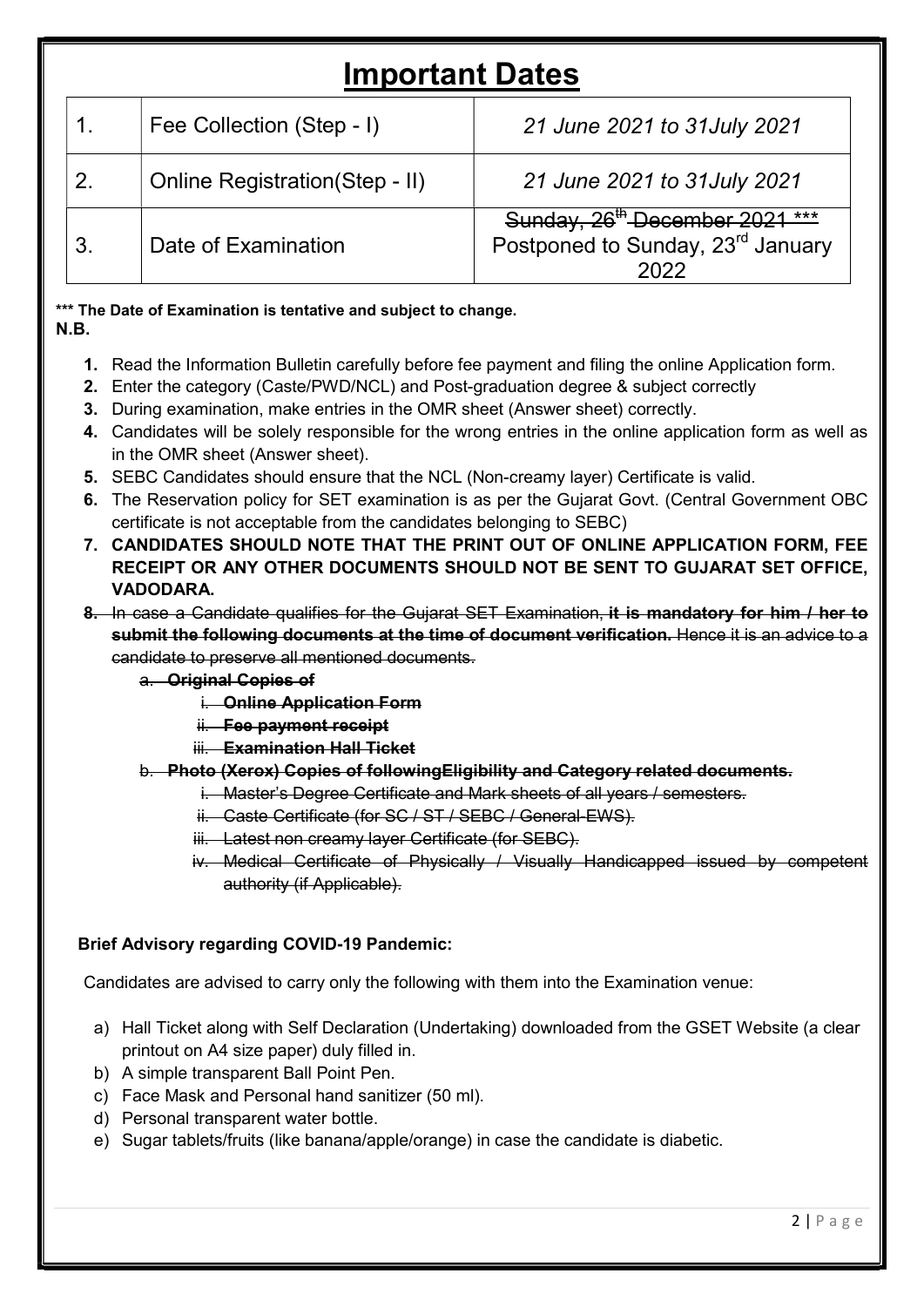## **Index**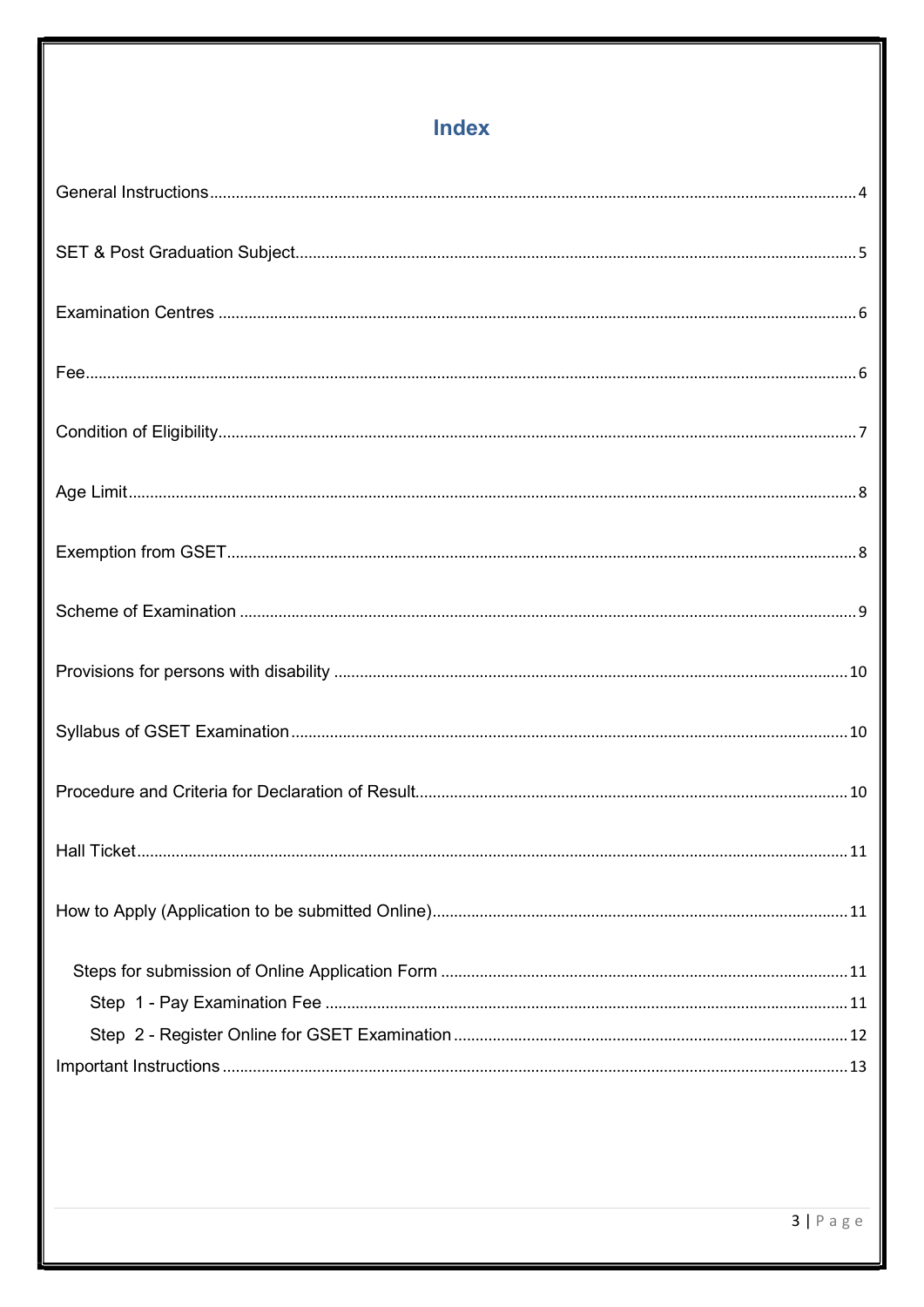### General Instructions

- 1. Before Payment of Examination fee and submission of the online Application Form, the candidate should read this Information Bulletin carefully.
- 2. On behalf of the Gujarat State, The Maharaja Sayajirao University of Baroda, Vadodara, the Nodal Agency, announces holding of the  $15<sup>th</sup>$  Gujarat State Eligibility Test (GSET) on26<sup>th</sup>December 2021(SUNDAY) for determining the Eligibility of Gujarat state's candidates for Assistant Professor in universities and colleges of Gujarat State in 23 subjects at 11 Centres spread acrossGujarat state.
- 3. The Eligibility for Assistant Professor will only depend on the performance of the candidate in both the papers of GSET in aggregate. The candidates who qualify the Gujarat State Eligibility Test for eligibility for Assistant Professor will be governed by the rules and regulations for recruitment of Assistant Professor of the concerned Universities / Colleges / State Government of Gujarat, as the case may be.
- 4. The result of the GSET to be held on 26<sup>th</sup>December 2021 (SUNDAY) will be made available on the GSET websites: www.gujaratset.ac.in and www.gujaratset.in as and when it is declared. The candidates will not be individually intimated about their result.
- 5. The GSET Agency will issue Only E-certificates to the qualifying candidates only. Printed / Hard Copy of Certificate will not be issued / sent to any Successful Candidate.
- 6. GSET Agency will not issue any mark sheet to qualified / not-qualified candidates. The GSET Agency will issue only E - Certificate to the qualifying candidates only on verification of the Eligibility Documents immediately after the result of the GSET Examination.
- 7. The Candidates of Gujarat State belonging toScheduled Caste (SC)/Scheduled Tribe (ST)/ PwD (PH - Physically Handicapped / VH - Visually Handicapped) /Socially and Economically Backward Class (SEBC) (Non-creamy layer), Economically Weaker Section(GEN-EWS), will be given such special concessions as may be decided by the Agency.
- 8. The candidates of other States, i.e., other than Gujarat State, belonging to reserved category shall be treated as General category candidates.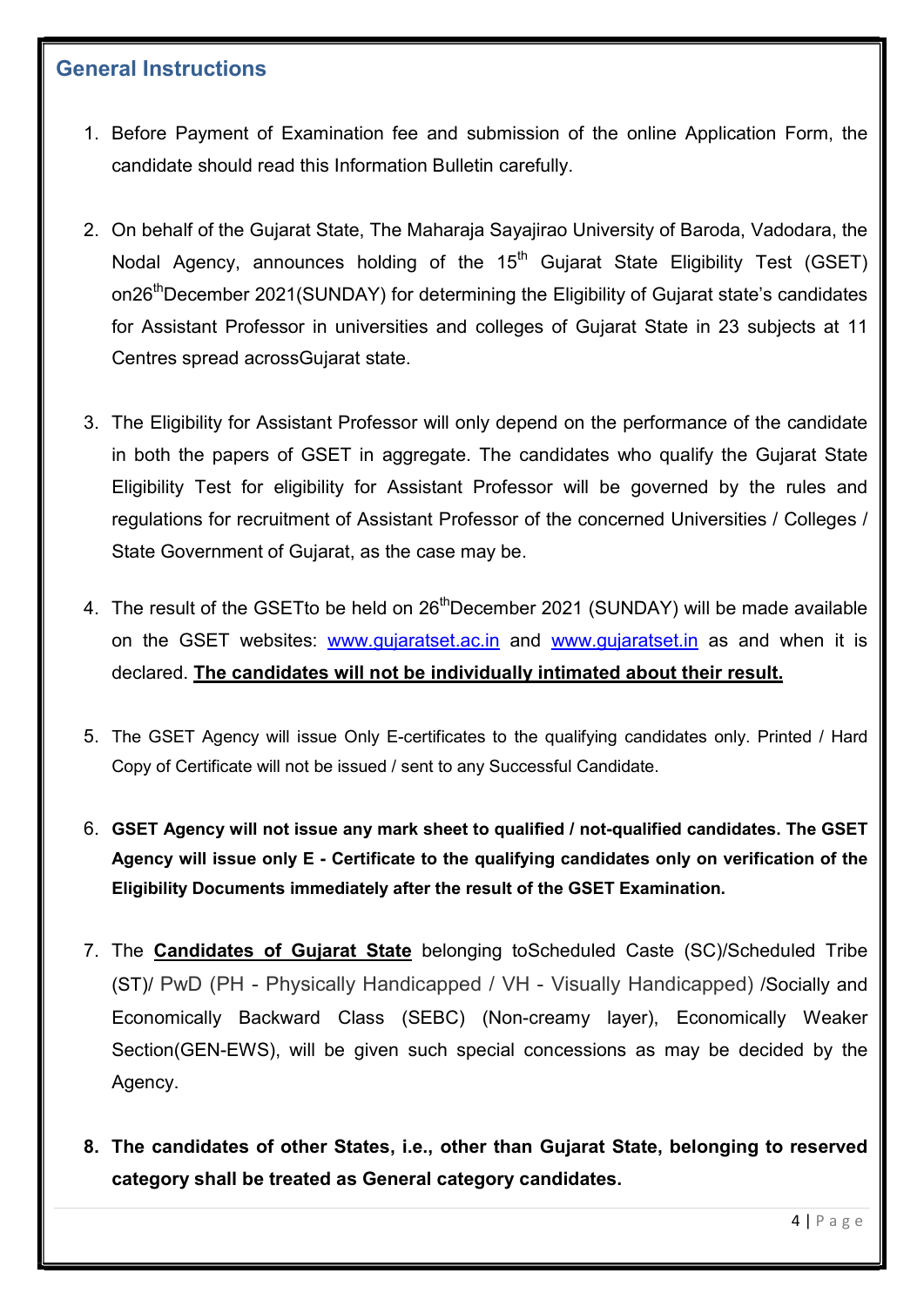| <b>SET &amp; Post Graduation Subject</b> |                                            |                                           |                                                                   |                                                                                                                                         |
|------------------------------------------|--------------------------------------------|-------------------------------------------|-------------------------------------------------------------------|-----------------------------------------------------------------------------------------------------------------------------------------|
| <b>Subject</b><br>Code                   | <b>Subject Name</b>                        | <b>Medium of</b><br><b>Question Paper</b> | P. G. Course                                                      | P. G. Subject(S)                                                                                                                        |
| 01                                       | <b>Mathematical</b><br><b>Sciences</b>     | English                                   | M.Sc./M.A./M.Tech.<br>(Science)                                   | Mathematics /<br>Mathematical Science /<br>Statistics / App. Maths./<br>Ind. Maths                                                      |
| 02                                       | <b>Physical Sciences</b>                   | English                                   | M.Sc.                                                             | Physics / Physical<br>Science                                                                                                           |
| 03                                       | <b>Chemical Sciences</b>                   | English                                   | M.Sc.                                                             | <b>Chemistry / Chemical</b><br>Science                                                                                                  |
| 04                                       | <b>Life Sciences</b>                       | English                                   | M.Sc./M.Tech<br>(Science)                                         | Life Science / Botany /<br>Zoology / Microbiology /<br>Biotechnology /<br>Biochemistry / Virology /<br><b>Bioinformatics / Genetics</b> |
| 05                                       | Hindi                                      | Hindi                                     | M.A.                                                              | Hindi                                                                                                                                   |
| 06                                       | Gujarati                                   | Gujarati                                  | M.A.                                                              | Gujarati                                                                                                                                |
| 07                                       | <b>Sanskrit</b>                            | <b>Sanskrit</b>                           | M.A.                                                              | <b>Sanskrit</b>                                                                                                                         |
| 08                                       | History                                    | English & Gujarati                        | M.A.                                                              | History                                                                                                                                 |
| 09                                       | Sociology                                  | English & Gujarati                        | M.A.                                                              | Sociology                                                                                                                               |
| 10                                       | Economics                                  | English & Gujarati                        | M.A.                                                              | Economics                                                                                                                               |
| 11                                       | <b>Political Science</b>                   | English & Gujarati                        | M.A.                                                              | <b>Political Science / Politics</b>                                                                                                     |
| 12                                       | English                                    | English                                   | M.A.                                                              | English                                                                                                                                 |
| 13                                       | Education                                  | English & Gujarati                        | M. Ed. / M. A.                                                    | Education                                                                                                                               |
| 14                                       | Psychology                                 | English & Gujarati                        | M.A.                                                              | Psychology                                                                                                                              |
| 15                                       | Library and<br><b>Information Science</b>  | English & Gujarati                        | M. Lib./ M.Lis.                                                   | Library and Information<br>Science                                                                                                      |
| 16                                       | Law                                        | English & Gujarati                        | LL. M.                                                            | Law                                                                                                                                     |
| 17                                       | Commerce                                   | English & Gujarati                        | M. Com.                                                           | Commerce                                                                                                                                |
| 18                                       | Management                                 | English                                   | M. B. A.<br>Or Equivalent<br>Degree                               | Management                                                                                                                              |
| 19                                       | <b>Computer Science</b><br>and Application | English                                   | M.C.A / M.Sc.<br>M.C.S/ M.E. / M.<br>Tech or Equivalent<br>Degree | <b>Computer Science and</b><br>Application                                                                                              |
| 20                                       | <b>Earth Sciences</b>                      | English                                   | M.Sc.                                                             | Geology / Geoinformatics                                                                                                                |
| 21                                       | <b>Physical Education</b>                  | English & Gujarati                        | M. P. Ed.                                                         | <b>Physical Education</b>                                                                                                               |
| 22                                       | Philosophy                                 | English & Gujarati                        | M.A.                                                              | Philosophy                                                                                                                              |
| 23                                       | <b>Home Science</b>                        | English & Gujarati                        | M.Sc. / M.A.                                                      | <b>Home Science</b>                                                                                                                     |
| 24                                       | Geography                                  | English & Gujarati                        | M.Sc. / M.A.                                                      | Geography                                                                                                                               |
| 25                                       | <b>Social Work</b>                         | English & Gujarati                        | M.S.W/ M.A.                                                       | <b>Social Work</b>                                                                                                                      |
|                                          |                                            |                                           |                                                                   |                                                                                                                                         |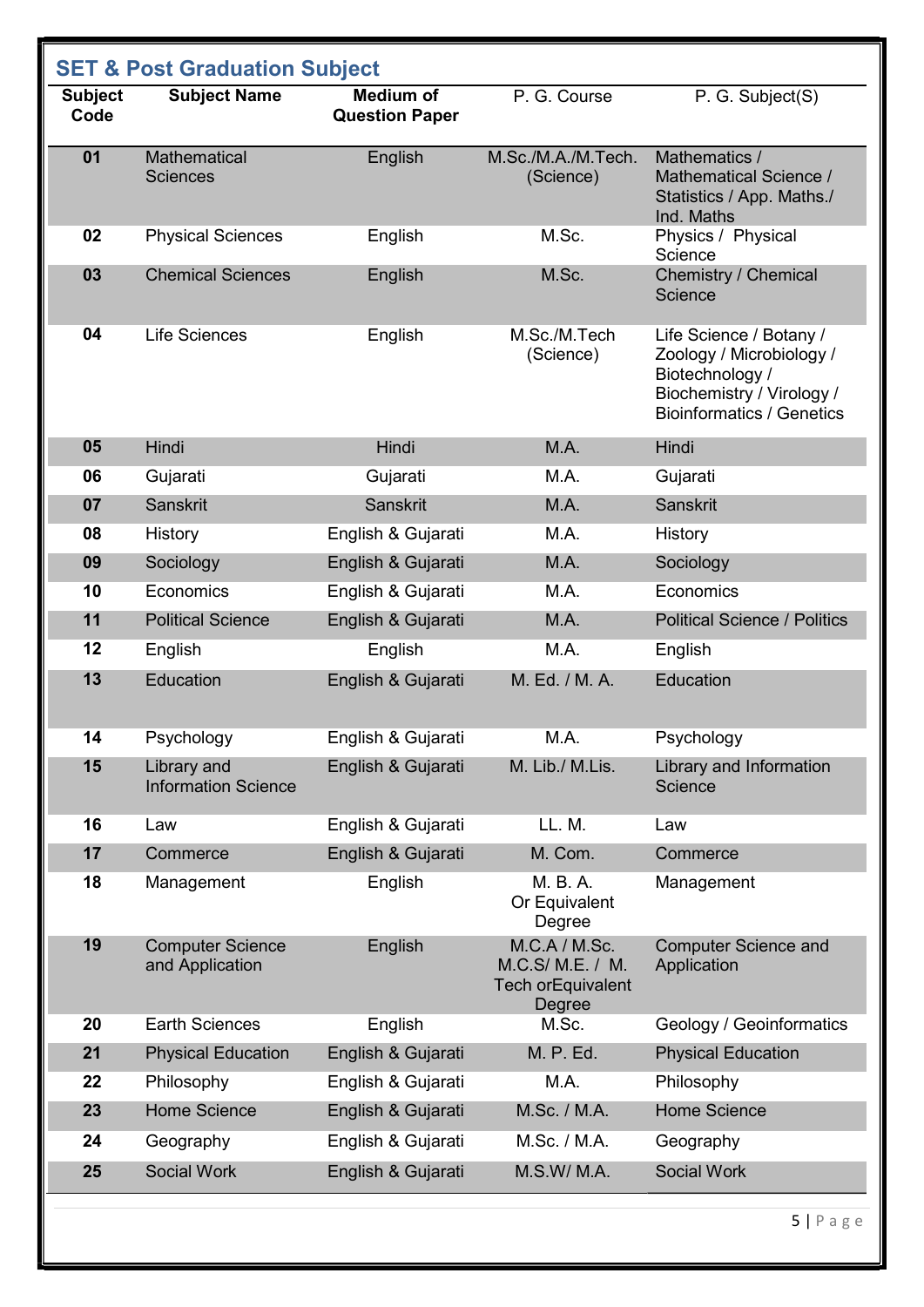### Examination Centres

| <b>Centre Code</b> | <b>Centre Name</b> |
|--------------------|--------------------|
| 01                 | Vadodara           |
| 02                 | Ahmedabad          |
| 03                 | Rajkot             |
| 04                 | Surat              |
| 05                 | Patan              |
| 06                 | <b>Bhavnagar</b>   |
| 07                 | Vallabh Vidyanagar |
| 08                 | Godhra             |
| 09                 | Junagadh           |
| 10                 | Valsad             |
| 11                 | Bhuj               |

#### Fee

| Rs. 900/- + Bank Charges | - General / Gen - EWS / SEBC (Non-creamy layer) Candidates. |
|--------------------------|-------------------------------------------------------------|
| Rs. 700/- + Bank Charges | - SC/ST/Third genderCandidates.                             |
| Rs. 100/- + Bank Charges | - PWD (PH/VH) Candidates.                                   |

#### MODE OF PAYMENT

- Candidate has to visit GSET website: www.gujaratset.ac.in for fee payment(Step I). Examination fee and Processing charges & Goods and Services Tax (GST), as applicable, can be paid only through online mode by Credit Card / Debit Card / Net Banking.
- Follow on screen instructions for payment of requisite fee and print examination fee receipt generated after successful transaction.
- Candidates should note down and preserve Order Number and SBIePay Reference ID for online registration of their application form(Step-II).
- It is mandatory for the candidate to keep and preserve Fee payment transactionreceipt with him/her for future reference.
- Please note that fee submitted by any other mode like money order, demand draft, IPO etc. will not be accepted.
- Fee, Processing Charge etc. once paid will not be refunded under any circumstances.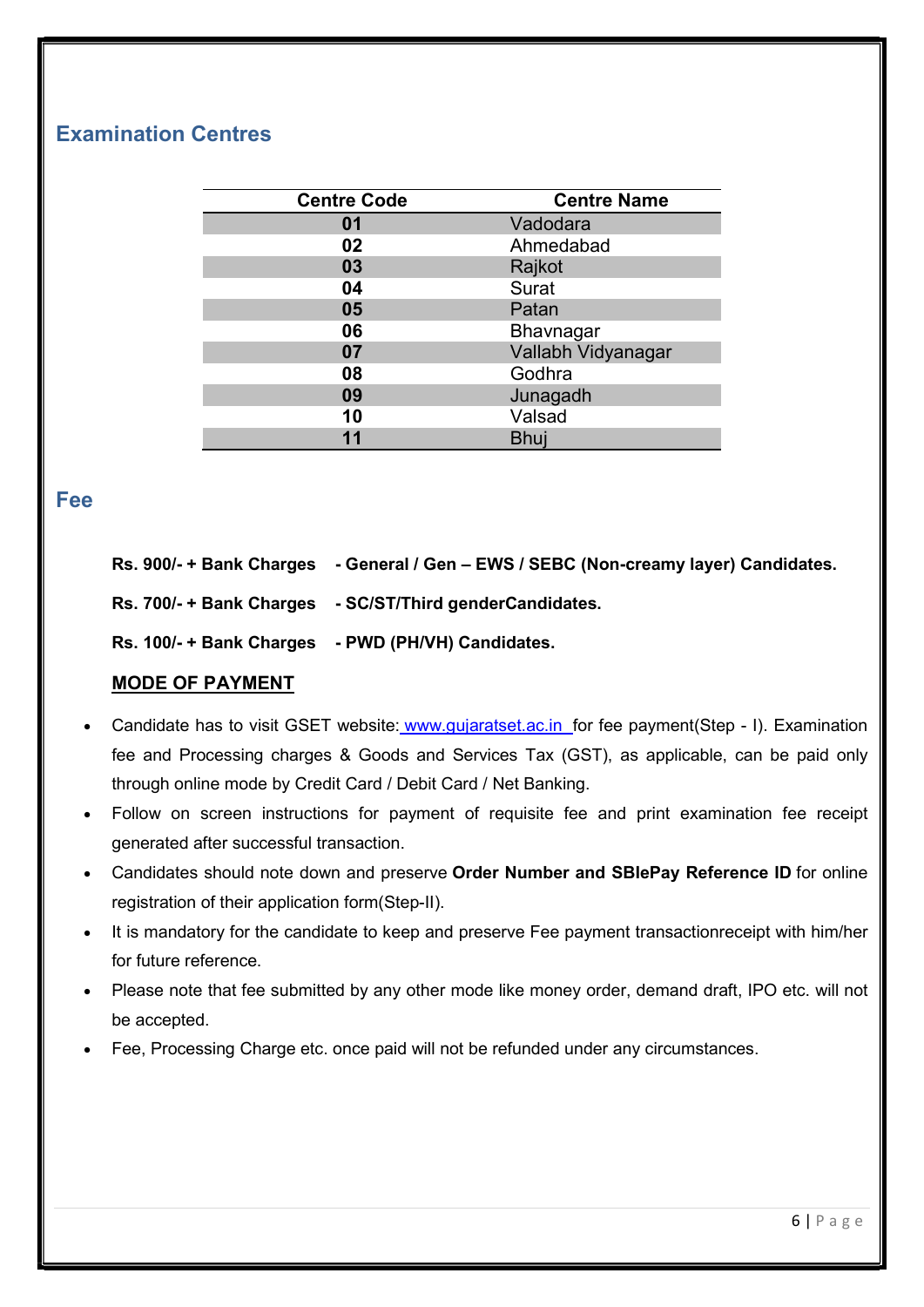### Condition of Eligibility

- Only those candidates are eligible to appear in the GSET who have completed / are studying in the final year or semester of a UGC specified Master's degreein a subject of GSET.
- The Reservation policy for GSET examination is as per the Gujarat Government. Central Government OBC certificate is not acceptable from the candidates belonging to SEBC of Gujarat State.
- The candidates of other States, i.e. other than Gujarat State, belonging to reserved category shall be treated as General category candidates.
- The candidates having Post Graduate diploma/certificate awarded by Indian University/Institute or Foreign degree/diploma/certificate awarded by the Foreign University/Institute should in their own interest, ascertain the equivalence \*of their diploma/degree/certificate, with Master's degree of recognized Indian Universities from the Association of Indian Universities (AIU), New Delhi (www.aiu.ac.in) (\* Such candidates who qualify SET will be required to submit equivalence certificate from AIU, immediately after the result of the SET examination)
- General/Unreserved/General-EWS candidates who have secured at least 55% marks (without rounding off) in Master's Degree or equivalent examination from universities/institutions recognized by UGC (availableon the website: www.ugc.ac.ininSciences, Humanities (including languages) and Social Science, Computer Science & Applications are eligible for GSET Examination. The Socially and Educationally Backward Class (SEBC) belonging to Non-Creamy Layer / Scheduled Caste (SC) / Scheduled Tribe (ST) / PwD (PH - Physically Handicapped / VH - Visually Handicapped) / Third gender category candidates who have secured at least 50% marks (without rounding off) in Master's degree or equivalent examination are eligible for GSET Examination.
- Candidates who are pursuing their Master's degree or equivalent course or Candidates who have appeared for their qualifying Master's degree (final year) examination and whose result is still awaited OR candidates whose qualifying examinations have been delayed may also apply for GSET Examination. However, such candidates will be admitted provisionally and shall be considered eligible for eligibility of Assistant Professor only after they have passed their Master's Degree or equivalentexamination with at least 55% marks (50% marks in case of Socially and Educationally Backward Class (SEBC) belonging to non-creamy layer / SC / ST /PwD(PH/VH) / Third gender category candidates). Such candidates must complete their Master's degree examination within two years from the date of declaration of result of GSET Examination with required percentage of marks, failing which they will be treated as disqualified.
- Candidates belonging to Third gender category would be eligible to draw the same relaxation in fee, age and qualifying criteria for GSET as are available to SC/STcategories. The subject wise cutoffs for this category should be the lowest among those for SC/ST/PwD(PH/VH)/SEBC–NCL categories in the corresponding subject.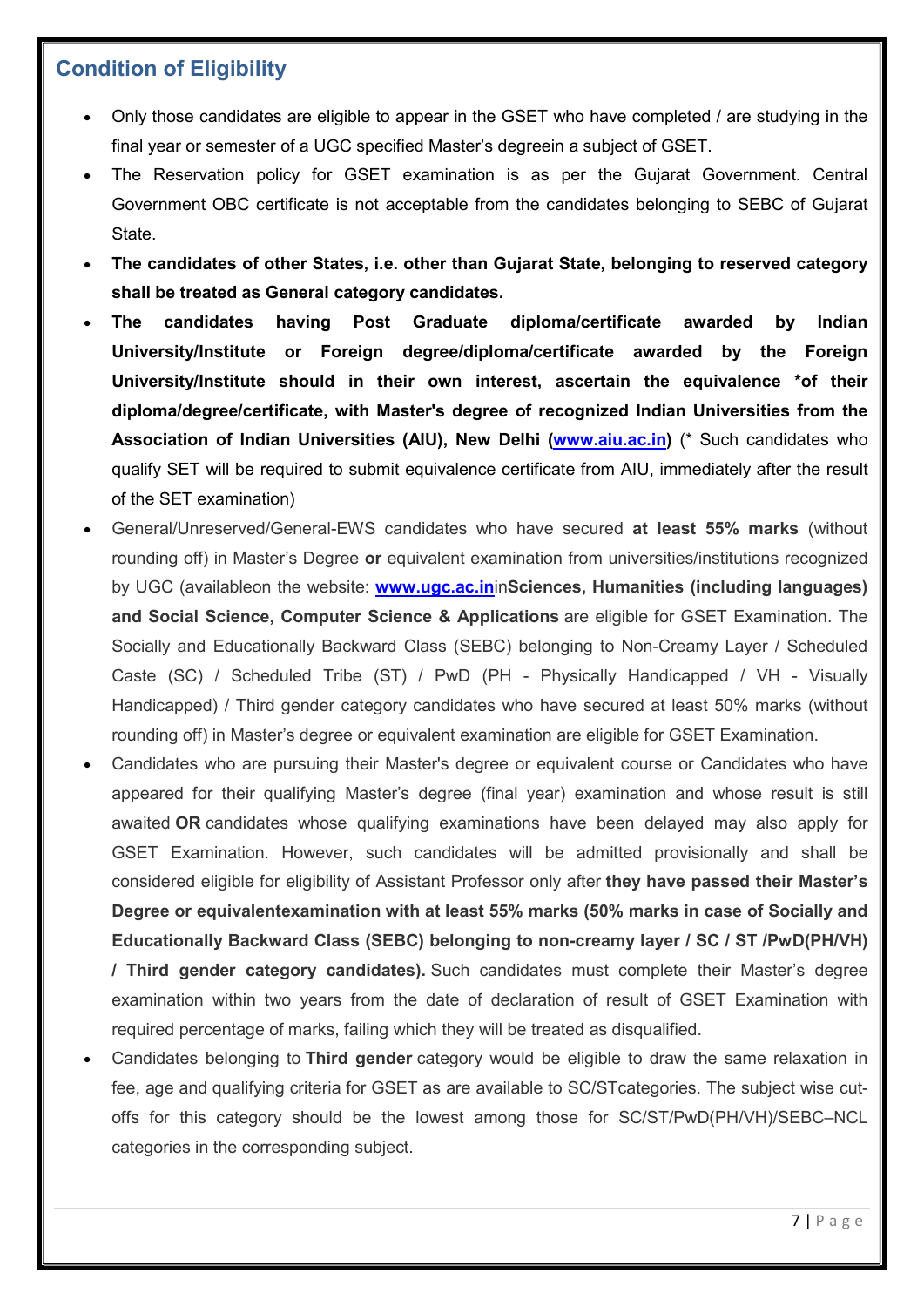- The Ph.D. degree holders whose Master's level examination had been completed by 19<sup>th</sup> September, 1991 (irrespective of date of declaration of result) shall be eligible for a relaxation of 5% in aggregate marks (i.e., from 55% to 50%) for appearing in the GSET Examination.
- The candidates must have Master's Degree recognized by U.G.C., in a subject of GSET. Candidates are required to appear for GSET in the subject of their Post Graduation only. In case the subject of a candidate is not included in the list of GSET subjects, the candidates may appear in UGC NET / UGC – CSIR NET which is held twice a year.
- Candidates are neither required to send any certificate / documents in support of their eligibility nor printout of their Application Form to Gujarat State Eligibility Test office, Vadodara.However, the candidates, in their own interest, must satisfy themselves about their eligibility for GSET Examination. In the event of any ineligibility being detected by GSET / UGC at any stage, their candidature will be cancelled, the GSET certificate will be withdrawn and they shall be liable for legal action.
- Candidates belonging to SC / ST / PwD(PH/VH) / SEBC (Cast Certificate along with latest Non Creamy Layer certificate), / General-EWS category must possess Valid Category Certificate issued by competent authority of Gujarat state and certificates related to PwD(PH/VH). Therefore, the candidates, in their own interest, must satisfy themselves about their eligibility for GSET Examination. In the event of any ineligibility being detected by GSET / UGC at any stage, their candidature will be cancelled, GSET certificate will be withdrawn and they shall be liable for legal action.
- Candidates should note that their candidature is provisional. The mere fact that Online Application Form and Examination Fee is accepted and Hall Ticket issued to a candidate will not imply that GSET Agency has accepted his / her candidature. Their candidature will be deemed final only upon verification of eligibility conditions with reference to the claims made in their application, after the result of GSET Examination. In the event a candidate being found ineligible at any stage for the award due to any reason (including unintentional computer error or printer's devil etc.), he / she will be declared as not-qualified in GSET Examination and GSET certificate will be withdrawn.

### Age Limit

There is no upper age limit applying in GSET for eligibility of Assistant Professor.

### Exemption from GSET

 Exemption from GSET will be as per decisions taken by the UGC and Government of Gujarat from time to time.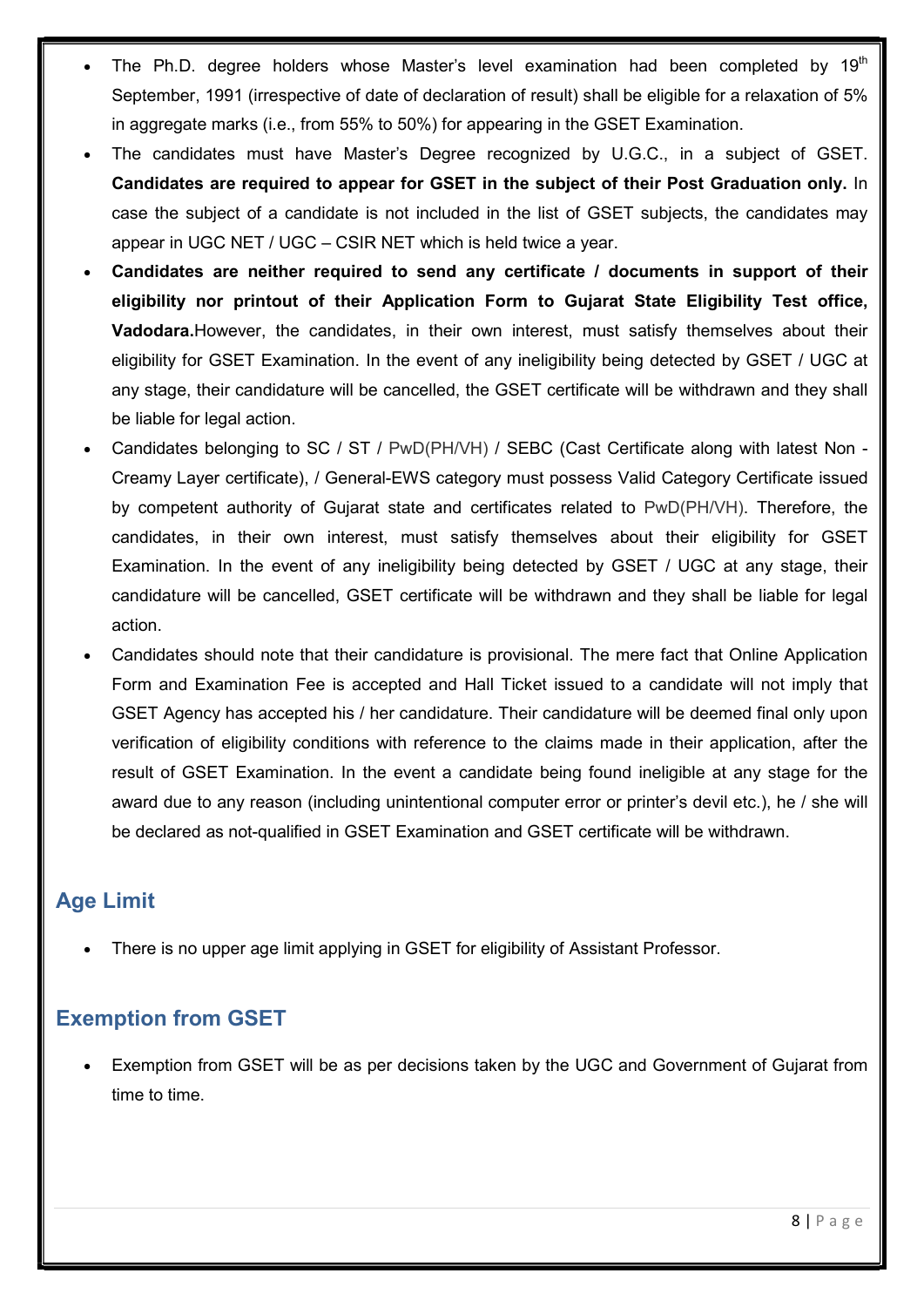### Scheme of Examination

 GSET Examination will consist of two papers. Both the papers will consist of objective type,multiple choice questions. and will be held as under:

| Paper | <b>Marks</b> | <b>Number of Question</b> | Duration                       |
|-------|--------------|---------------------------|--------------------------------|
|       | 100          | 50 questions              |                                |
|       |              | all are compulsory        | 3 Hour                         |
|       | 200          | 100 questions             | (09:30 A.M. to 12:30 P.M.) IST |
|       |              | all are compulsory        |                                |

- Paper-Ishall consist of 50 objective type compulsory questions each carrying 2 marks. The questions which will be of general nature, intended to assess the teaching/research aptitude of the candidate. It will primarily be designed to test reasoning ability, comprehension, divergent thinking and general awareness of the candidate.
- Paper-II shall consist of 100 objective type compulsory questions each carrying 2 marks which will be based on the subject selected by the candidate.
- The questions in both the papers will appear in both Gujarati and English versions (except for languages and science subjects). In case of any discrepancy in Gujarati and English version of questions or ambiguity in translation/construction of a question in the exam in Paper- I and II, the English Version should be taken as final and the decision of GSET shall be final in this regard.
- The candidate will have to mark the responses for questions of Paper I and Paper II on the Optical Mark Reader (OMR) Sheet provided.
- There are no negative marks for incorrect answers.
- It is compulsory for Candidate to appear in both the papers. A candidate who does not appear in Paper-I, will not be permitted to appear in Paper-II.
- The candidate shall have to return the original OMR Sheet of Paper I and Paper II to the Invigilator before leaving the examination hall / room. However, candidates are allowed to carry the Test Booklets of Paper - I and II along with duplicate copy (carbonless copy) of OMR Sheet on conclusion of examination.
- There is no provision of re-evaluation/re-checking of results. No correspondence in this regard shall be entertained.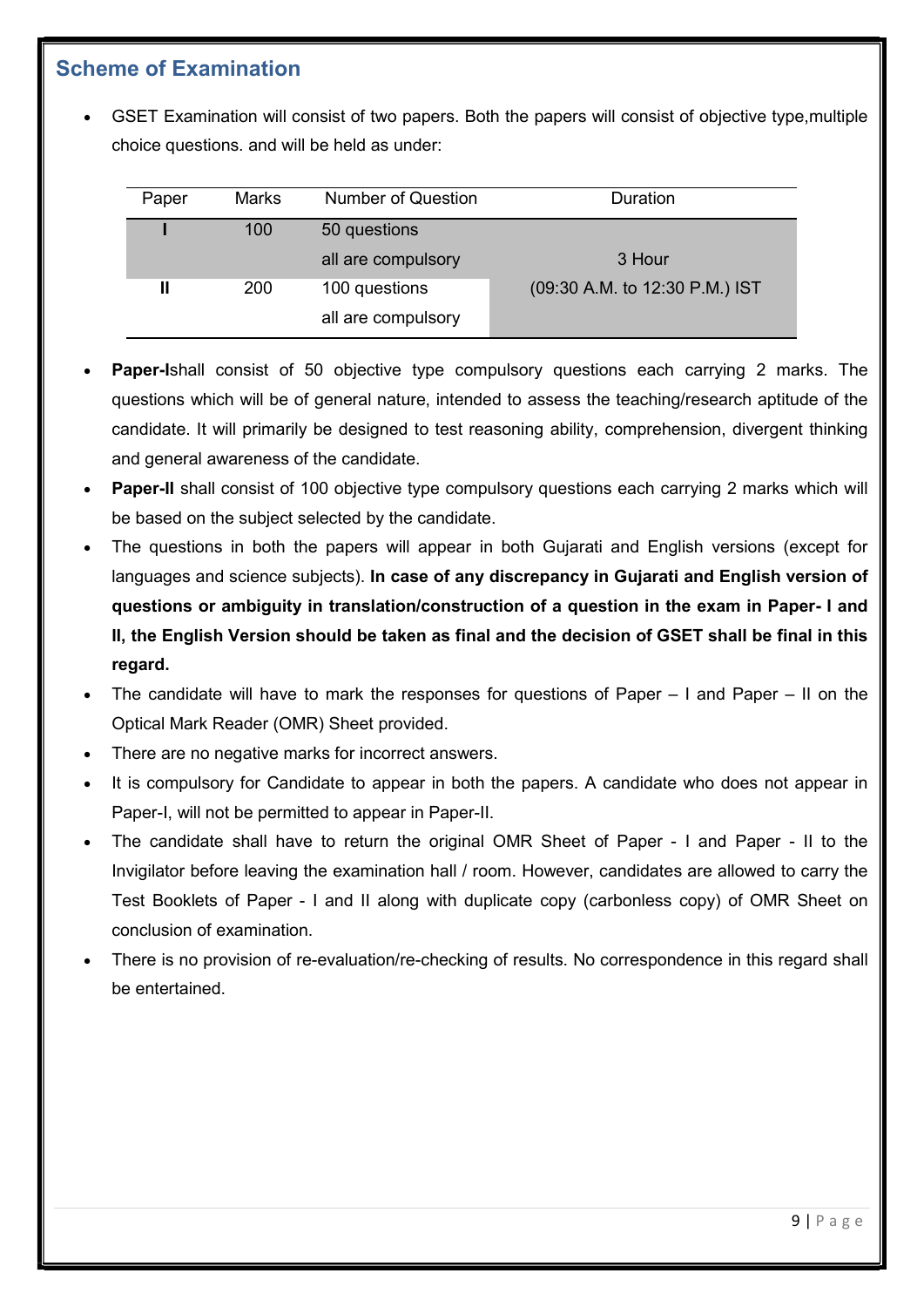### Provisions for persons with disability

- For Visually Handicapped (VH) candidates, 20(Twenty) minutes compensatory time shall be provided for Paper – I and 40 (forty) minutes for Paper – II separately,they will also be provided the services of a Scribe/writer who would be a graduate in a subject other than that of the candidate. The compensatory time facility will be provided whethersuch candidate uses the facility of Scribe/writer or not.
- There is no provision of Test Booklets in Braille for Visually Handicapped (VH)candidates.
- Those Physically Handicapped (PH) candidates who are not in a position to write in their own hand-writing can also avail these services by making prior request (at least one week before the date of GSET Examination) in writing to the GSET Agency office, Vadodara. Compensatory time and facility of scribe would not be provided to other Physically Handicapped (PH) candidates.

### Syllabus of GSET Examination

- Syllabus for GSET Examination will be the same as UGC / CSIR NET. Syllabi for all Gujarat SET (GSET) subjects can be downloaded from the GSET Website www.gujaratset.in . GSET Agency, Vadodara will not send the syllabus to individual candidates.
- For Science Subjects i.e. Mathematical Sciences, Physical Sciences, Chemical Sciences, Life Sciences&Earth Sciences, the syllabus is same as of the CSIR-NET. However, the examination Pattern will be same as of the UGC-NET, described above. For all other subjects, the syllabus is same as of the UGC-NET.

### Procedure and Criteria for Declaration of Result

#### This will comprise of the following steps:

- Step I: The number of candidates to be qualified (total slots) for Eligibility for Assistant Professor shall be equal to 6% of the candidates appeared in both the papers of GSET.
- Step II: The total slots shall be allocated to different categories as per the reservation policy of Government of Gujarat.
- Step III: In order to be considered eligible for Assistant Professor, the candidate must have appeared in both the papers and secured at least 40% aggregate marks in both the papers taken together for General (Unreserved) /General-EWS category candidates category candidates and at least 35% aggregate marks in both the papers taken together for all candidates belonging to the reserved categories viz., SC, ST, SEBC (belonging to Non-Creamy Layer), PwD (PH/VH) and Third gender.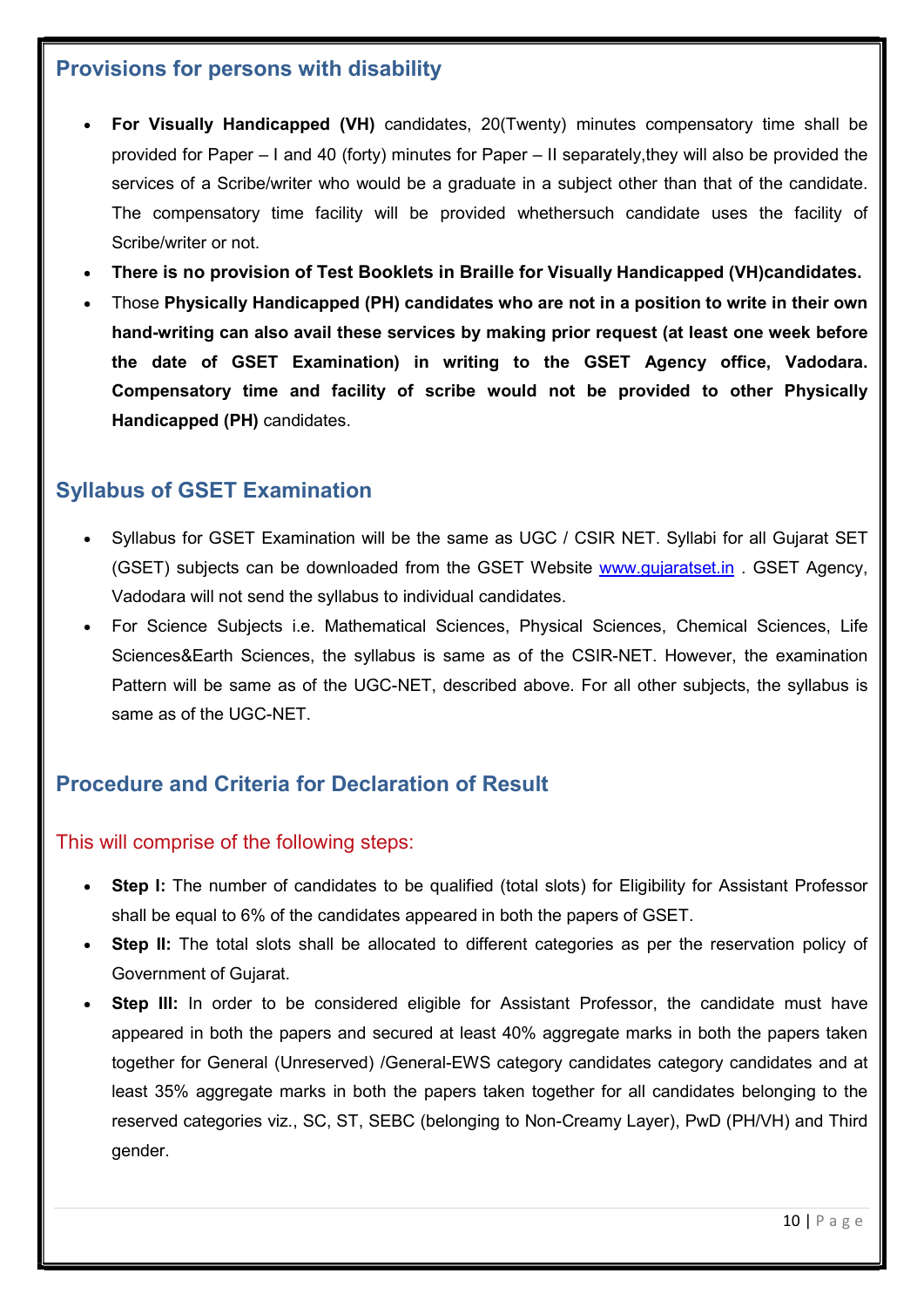Step IV: The number of candidates to be declared qualified in any subject for a particular category is derived as per the following methodology illustrated below:

|  | Number of candidates to be<br>declared qualified for Eligibility for<br>Assistant Professor in the subject | Number of candidates belonging to<br>SCcategory who secure at least 35%<br>aggregatemarks in both the papers<br>taken together for SCcategory for<br>'Economics' | (x) | Total slots derived for SC category<br>as per Step II |
|--|------------------------------------------------------------------------------------------------------------|------------------------------------------------------------------------------------------------------------------------------------------------------------------|-----|-------------------------------------------------------|
|  | 'Economics' (say) for the                                                                                  |                                                                                                                                                                  | (÷) |                                                       |
|  | Scheduled Caste (SC) category                                                                              | Totalnumber of candidates belonging to SCcategory over all subjects who secure at<br>least35% aggregate marks in both the papers takentogether.                  |     |                                                       |

In this example, the aggregate percentage of the two papers corresponding to the number of slots arrived at, shall determine the qualifying cut-off for Eligibility for Assistant Professor in 'Economics' for the SC category.

- Similar allocation procedure is used for all subjects and categories.
- It may be noted that the above qualifying criteria is final and binding.

#### Hall Ticket

It may be noted that the hall ticket will be uploaded on the website www.gujaratset.ac.in 7 days prior to Examination day. No hall ticket will be sent to the candidates by post. The candidates should download their hall ticket from the website to ascertain their venue of GSET Examination as mentioned in the Hall Ticket and appear in the examination only at the designated examination center. No candidate will be allowed to appear at the examination center other than that allotted to him/her in the Hall Ticket.

### How to Apply (Application to be submitted Online)

The candidates must read the **'ELIGIBILITY CRITERIA'** carefully and must satisfy themselves regarding their eligibility for GSET Examination before filling the online application and depositing examination fee. Before applying Online, candidates are advised to go through detailed Information Bulletin available at GSET website and also to be shortly published Notification in the Local Newspapers and Employment News.

#### Steps for submission of Online Application Form

#### Step 1 - Pay Examination Fee

- Candidate has to visit GSET website : www.gujaratset.ac.in for fee payment. Examination fee and Processing charges & Goods and Services Tax (GST), as applicable, can be paid only through online mode by Credit Card / Debit Card / Net Banking.
- Follow on screen instructions for payment of requisite fee and print examination fee receiptgenerated after successful transaction.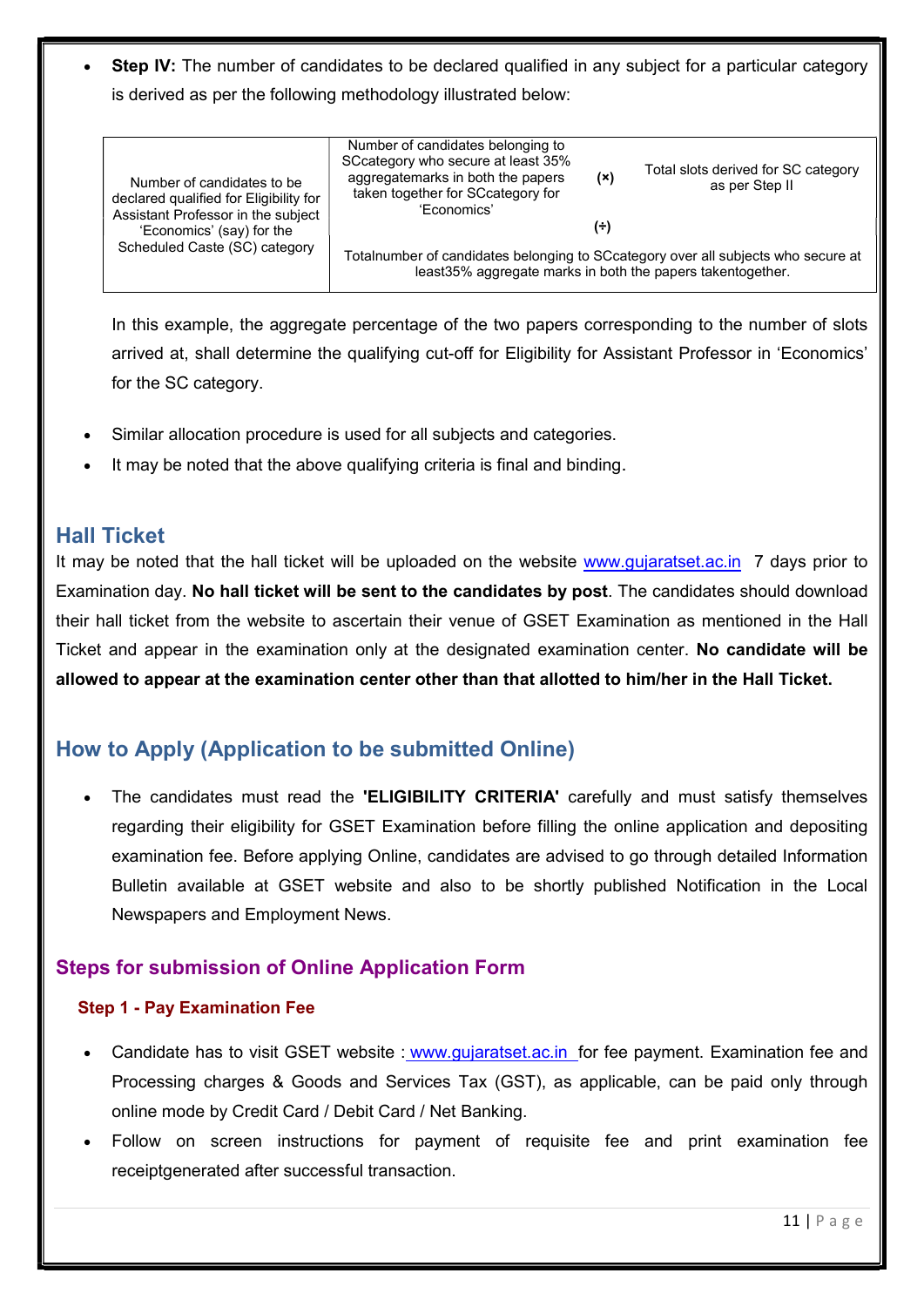Candidates should note down and preserve Order Number and SBIepay Reference ID for online registration of their application form (Step-2).

#### Step 2 - Register Online for GSET Examination

- Before applying Online, the candidates must possess the Scanned passport (pp) size photograph in JPEG format and should not be more than 100kb.
- Candidate has to visit the GSET website : www.gujaratset.ac.in and provide Order Number and Sbiepay Reference ID to "LOGIN" his / her account for filling up the Application Form for GSET Examination by clicking "Apply Online" button available under candidate's Login Account.
- Please fill correct information carefully in the online application form and follow the on-screen instructions for filling up application form. Confirm that your Name, Fee Details, Subject, Centre, Category, Physically or Visually disability, recent passport size photo scanned in JPEG format and not be more then 100kb and all other details filled are correct. Otherwise, no correction will be made after you submit the application form. Gujarat SET Office will not be responsible for loss arising out of these to the candidates.
- After successful submission and confirmation, the candidate should take printout of filled online Application Form on A-4 size paper only. It is mandatory for the candidate to keep and preserve printout of filled online Application Form with him/her for future reference.
- The payment of examination fee (step I) andOnline Registration (step II) for GSET Examination is mandatory.
- Due to Technical or any other reason, if the Scanned passport (pp) size photograph uploaded by candidate does not appear / printed properly on Print out of Online Application form, Candidates are requested to send the registration details withScanned passport (pp) size photograph immediately on E-Mail: gujaratset@gmail.com
- The candidate should note that the printout of online Application Form, fee payment receipt or any other certificate or document is not required to be sent to Gujarat State Eligibility test office, Vadodara before he / she is declared as qualified in the GSET Examination.
- After declaration result of GSET Examination, if candidate is declared as qualified, printout of online Application Form has to be mandatorily submitted along with fee payment receipt, Hall Ticket and other certificates at the time of document verification at Gujarat State Eligibility test office, Vadodara.
- It may be pointed out that getting application confirmation, downloading Examination Hall Ticket and noting of seating arrangement/venue of GSET Examination from the GSET website shall be the sole responsibility of candidate only. GSET Agency will not be held responsible in this regard.
- In order to avoid last minute rush, the candidates are advised to apply early. GSET Agency will not be responsible for network problems or any other problem of this nature.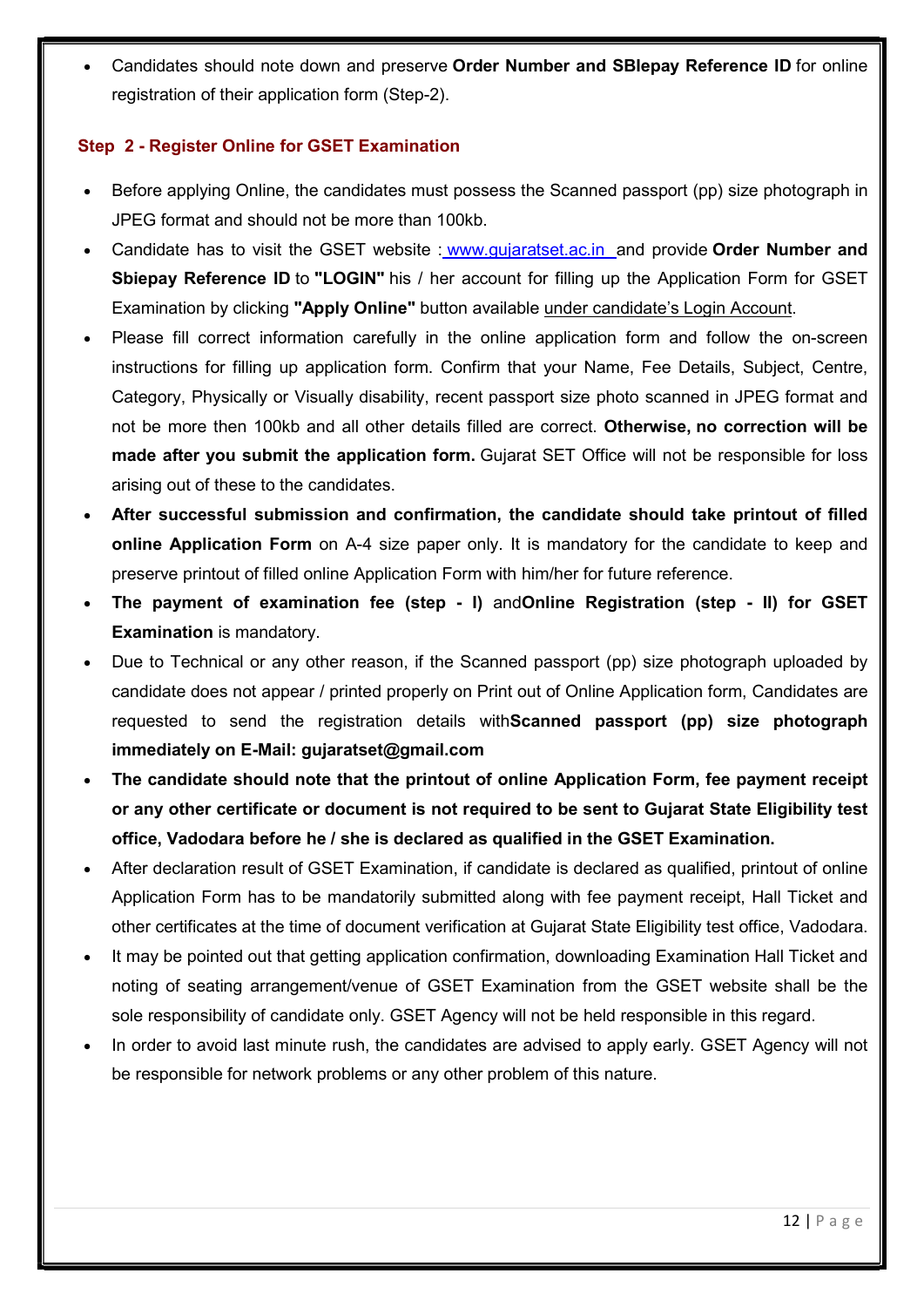### Important Instructions

- Before applying Online, candidates are advised to go through detailed Information Bulletin available at GSET website and also shortly publishedNotification in the Local Newspapers and Employment News.
- The candidates must read the **'ELIGIBILITY CRITERIA'** carefully and must satisfy themselves regarding their eligibility for GSET Examination before filling the Online Application Forms. The Application form will be available only online on the website: http://www.gujaratset.in
- It is compulsory to pay the examination fee(Step-1) and register online for GSET Examination (Step-2) after payment of fee. Applications submitted in any other format will not be accepted. Hard Copies of application form will not be accepted by GSET Agency.
- Please note that Fee submitted through any other mode like Money Order, Cheque, Pay Order, IPO etc. will be summarily rejected.
- Application Form must be complete in all respects as per the Information Bulletin. All incomplete Application Forms will be rejected. Information such as his/ her name, contact details / address, category, PwD status, educational qualification details, date of birth, choice of examination centre, etc provided by the candidate in the online Application Form will be treated as final. Any request for change in such particulars after the closure of registration period will not be considered by GSET Agency.No request for change of category or subject will be entertained, even after the result is declared.
- Only one application is to be submitted by a candidate. More than one application i.e. multiple Application Forms submitted by a candidate will not be accepted.
- The Reservation policy for GSET examination is as per the Gujarat Government. The Candidates of Gujarat State belonging to Scheduled Caste (SC)/Scheduled Tribe (ST)/ PwD (PH - Physically Handicapped / VH - Visually Handicapped) category/Socially and Educationally Backward Class (SEBC) belonging to non-creamy layer / Third gender / General-EWS , will be given such special concessions as may be decided by GSET Agency. Central Government OBC certificate is not acceptable from the candidates belonging to SEBC.
- The candidates of other States, i.e. other than Gujarat State, belonging to reserved category shall be treated as General category candidates.
- CANDIDATES SHOULD NOTE THAT THE PRINT OUT OF ONLINE APPLICATION FORM, FEE PAYMENT RECEIPT OR ANY OTHER DOCUMENTS SHOULD NOT BE SENT TO GUJARAT SET OFFICE, VADODARA.
- In case a Candidate qualifies for the GSET Examination. It is mandatory for him / her to submit print out of Application Form, Fee Payment Receipt and Examination Hall Ticket along with Photo (Xerox) Copies of Eligibility and Category related documents, Mark sheets, Certificates etc. at the time of document verification at GSET Office, Vadodara. Hence it is advised to a candidate to preserve all the above-mentioned documents.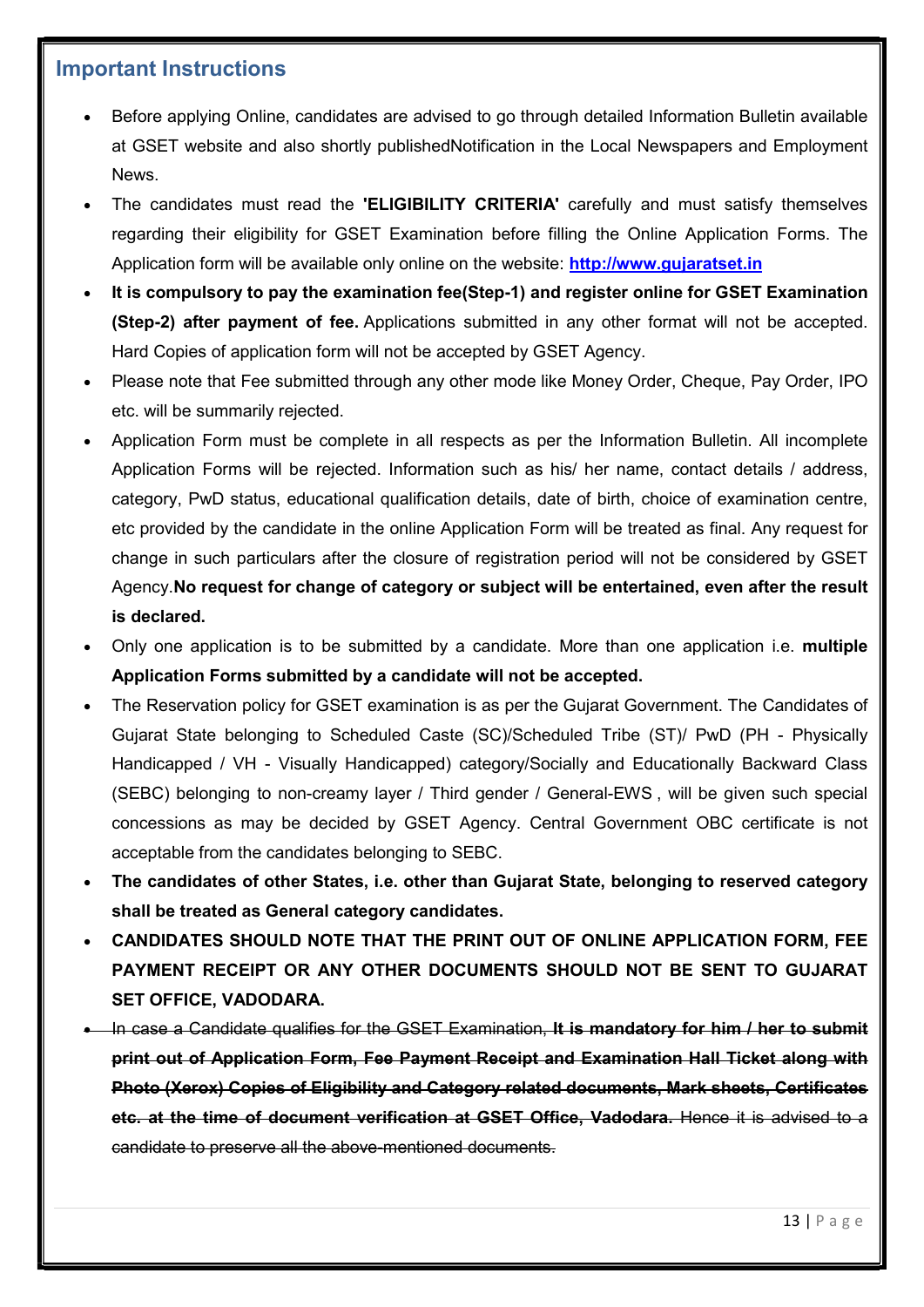- No application can be submitted and no fee will be accepted after last date in any circumstances.
- GSET Agency does not edit/modify/alter any information entered by the candidate under any circumstances. Any request for change in information will not be entertained. Therefore, candidates are advised to exercise utmost caution for filling up correct details in the Application Form.
- Candidates should note that their candidature is strictly provisional. The mere fact that Online Application Form and Examination Fee accepted and Hall Ticket issued to a candidate and the candidate is allowed to appear in GSET Examination will not imply that GSET Agency has accepted his / her candidature. Their candidature will be deemed final only upon verification of eligibility conditions with reference to the claims made in their application, after the result of GSET Examination. In the event a candidate being found ineligible at any stage for the award due to any reason (including unintentional computer error or printer's devil etc.), he / she will be declared as not-qualified in GSET Examination and GSET certificate will be withdrawn.
- GSET Agency may change the centre(s) or date of examination without assigning any reason.
- Candidates must ensure that their email address to be registered in their online Application Form are their own.Candidates are advised to visit the GSET Website and check their e-mails regularly for latest updates.
- Corrections sent by the candidate through Post/ Fax /Email/by Hand will not beentertained by GSET.
- In case it is found at any time in future that the Candidate has used / uploaded the photograph and /or signature of someone else in his/ her Application Form / Admit Card or he/she hastampered his/her Hall Ticket / result, these acts of the candidate shall be treated as Unfair Means Practices on his/her part and he/she shall be proceeded with the actions as contemplated under the provisions ofthe Information Bulletin relating to Unfair Means Practices.
- Candidates are not allowed to carry any baggage inside the Examination Centre. GSET Agency will not be responsible for any belongings stolen or lost at the premises.
- Candidates are NOT allowed to carry Instruments, Geometry or Pencil box, Handbag, Purse, anykind of Paper/ Stationery/ Textual material (printed or written material), Eatables (loose or packed),Mobile Phone/ Earphone/ Microphone/ Pager, Calculator, DocuPen, Slide Rules, Log Tables,Camera, Tape Recorder, Electronic Watches with facilities of calculator, any metallic item orelectronic gadgets/ devices in the Examination Hall/Room. Smoking, chewing gutka, spitting etc. inthe Examination Room/Hall is strictly prohibited.
- If any candidate is in possession of any of the above item, his/ her candidature will be treated as unfairmeans and lead to cancellation of the current Examination & also debar the candidate for futureexamination(s) & the question papers and OMR Answer sheet will be seized.
- The Examination Hall Ticket will be uploaded on GSET website www.gujaratset.ac.in 7 days prior to Examination day. Candidates have to download and get a printout of Examination Hall Ticket. It will not be sent to the candidates by Post. If your Examination Hall Ticket does not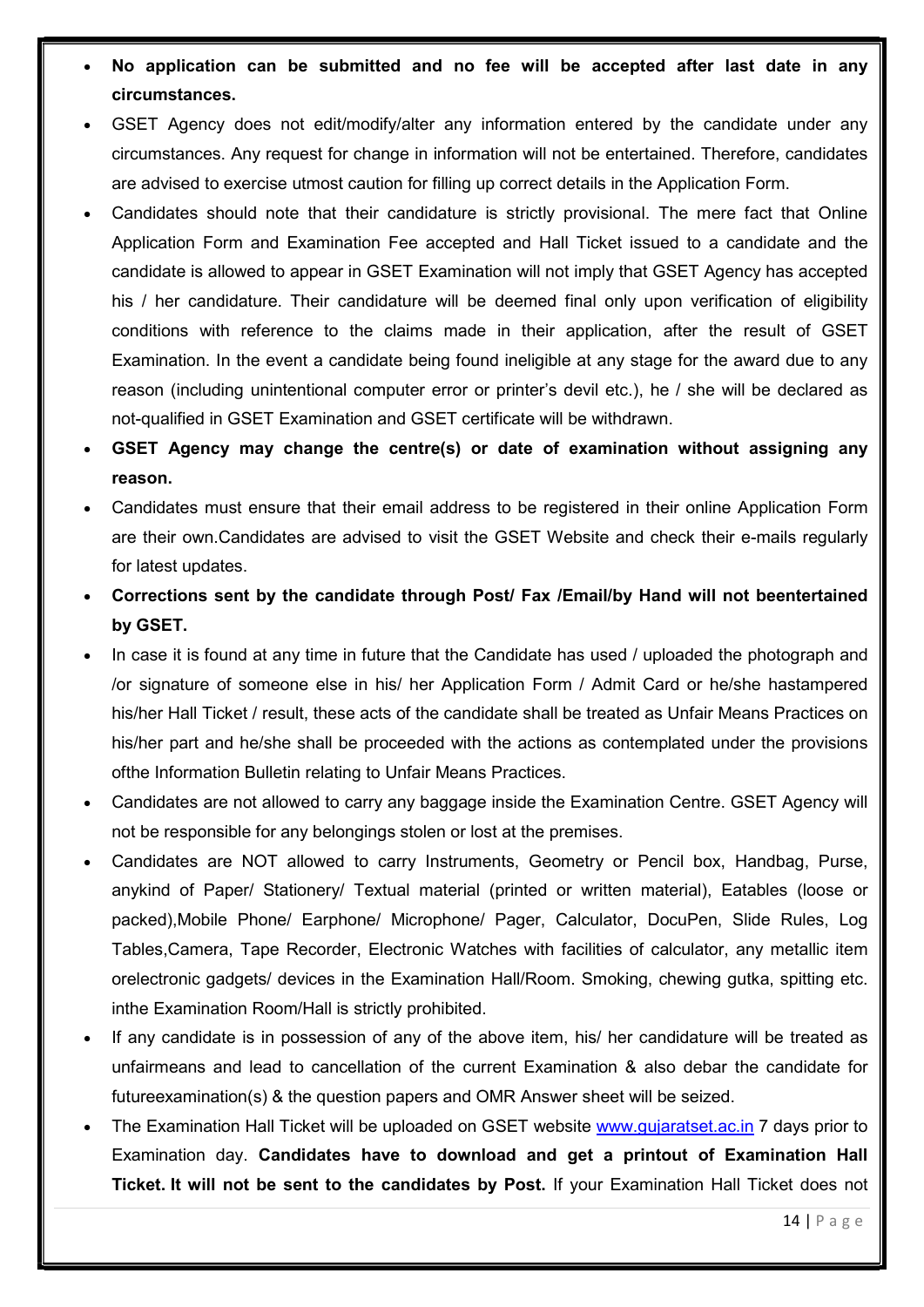display image of your photograph, you have to paste the photo at appropriate place and get it attested from the competent authority.

- No candidate is allowed in the Examination Hall without the Examination Hall Ticket.
- Please confirm that your name, subject, Centre etc. shown in the Examination Hall Ticket are correct. If there is any error in the Examination Hall Ticket, please contact GSET office byEmail: gujaratset@gmail.com immediately and submit written application to GSET Office otherwise GSET Office will not be responsible for making necessary corrections and will not be responsible for providing benefits or for loss arising out of these to the candidates.
- The candidates are requested to ascertain their venue of GSET Examination mentioned in the examination hall ticket and appear in the examination only at designated examination centre / venue. No candidate will be allowed to appear at the examination centre / venue other than that allowed to him / her in the examination hall ticket.
- Candidate must carry Printout of Online Examination Hall Ticket and also one additional photo identity such as a driving license, voter ID, college/university identity card, PAN card etc. to the examination centre on the Day of the Examination. No candidate will be allowed to appear in the examination whose hall ticket is not issued by GSET Agency.
- It may be pointed out that getting application confirmation, downloading Examination Hall Ticket and noting of seating arrangement/venue of GSET Examination from the GSET website shall be the sole responsibility of candidate only. GSET Agency will not be held responsible in this regard.
- To ensure fair conduct of examination frisking of the candidates will be done properly at main entry gate of the exam centre. The candidates should report at the examination centre 60 minutes prior to commencement of examination and cooperate with the invigilators in frisking. No candidate will be allowed to the examination centre / hall after commencement of examination. No candidate will be allowed to leave the examination hall / roombefore 12:30 P.M.
- The candidates have to follow the instructions given by the invigilators in the examination hall / room and should not argue with the invigilators or other staff involved in the examination duty at the examination centre. The candidates, who will not follow the instructions, will be treated as 'unfair means'.
- In the examination hall / room, the candidates will neither talk to each other nor discuss any matter during the examination. The candidates should not disturb the candidates in the examination room and maintain complete silence during the examination. The candidate violating these instructions will be treated as unfair means and his / her result will not be declared.
- For Visually Handicapped (VH) candidates, 20(Twenty) minutes compensatory time shall be provided for Paper – I and 40 (forty) minutes for Paper – II separately. They will also be provided the services of a scribe/writer who would be a graduate in a subject other than that of the candidate. The compensatory time facility will be provided whethersuch candidate uses the facility of Scribe/writer or not.There is no provision of Test Booklets in Braille for Visually Handicapped (VH)candidates.